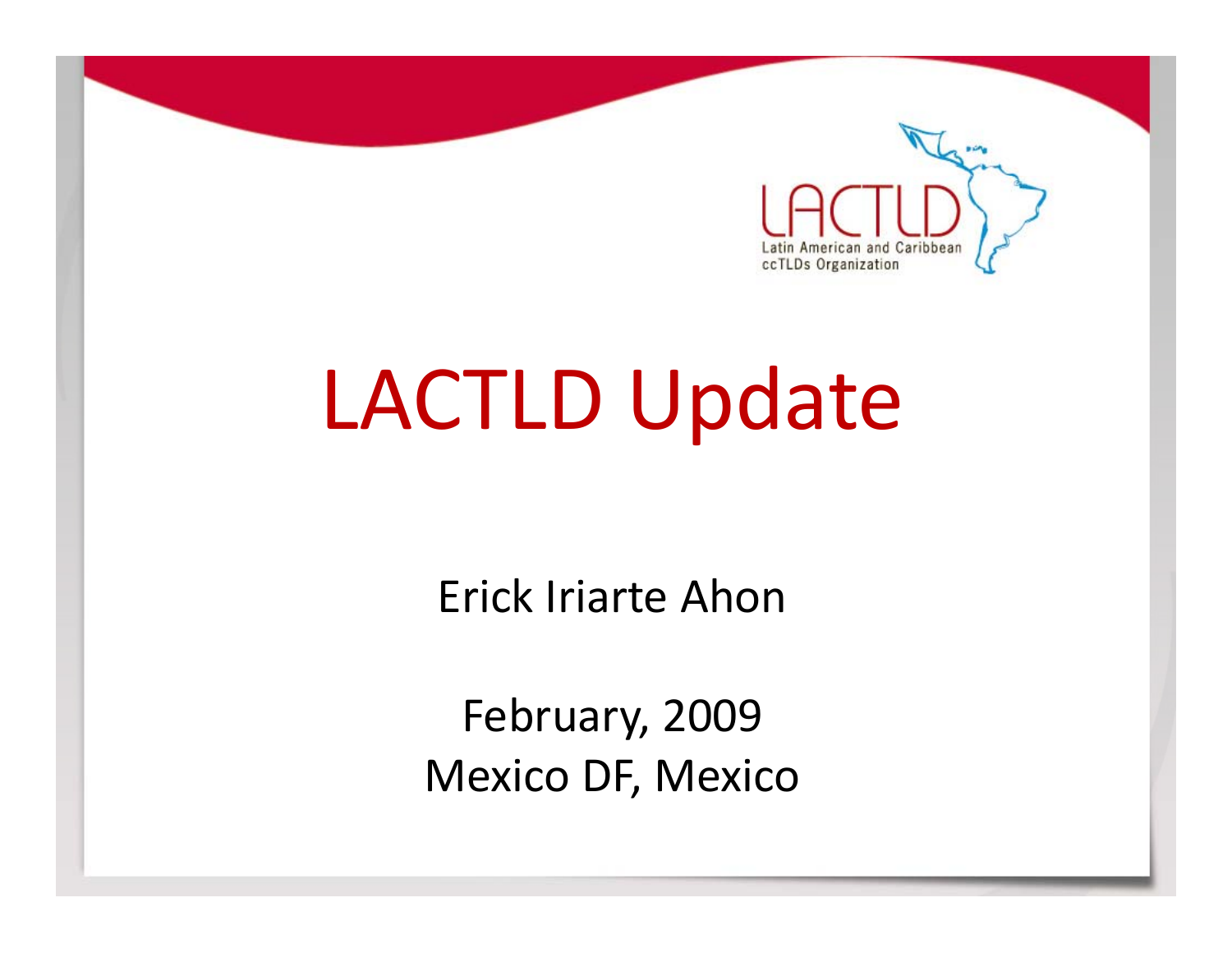## LACTLD Brief

#### Created in 1998

– Formalized in 2006 under the laws of Uruguay as an international organization.

ccTLDs Organization

Regional Organization that aims to promote communication among ccTLD's of the region

Members

- Full Members: .ar, .bo, .br, .bz, .cl, .co, .cr, .cu, .do, .ec, .gt, .hn, .mx, .ni, .pa, .pe, .pr, .py, .sv, .tt, .uy, .ve
- Affiliates: .cat, .us

General Assembly held during May/June annually.

- Other meetings during Workshops
- Next Meetings: La Paz (April) and Panama (May)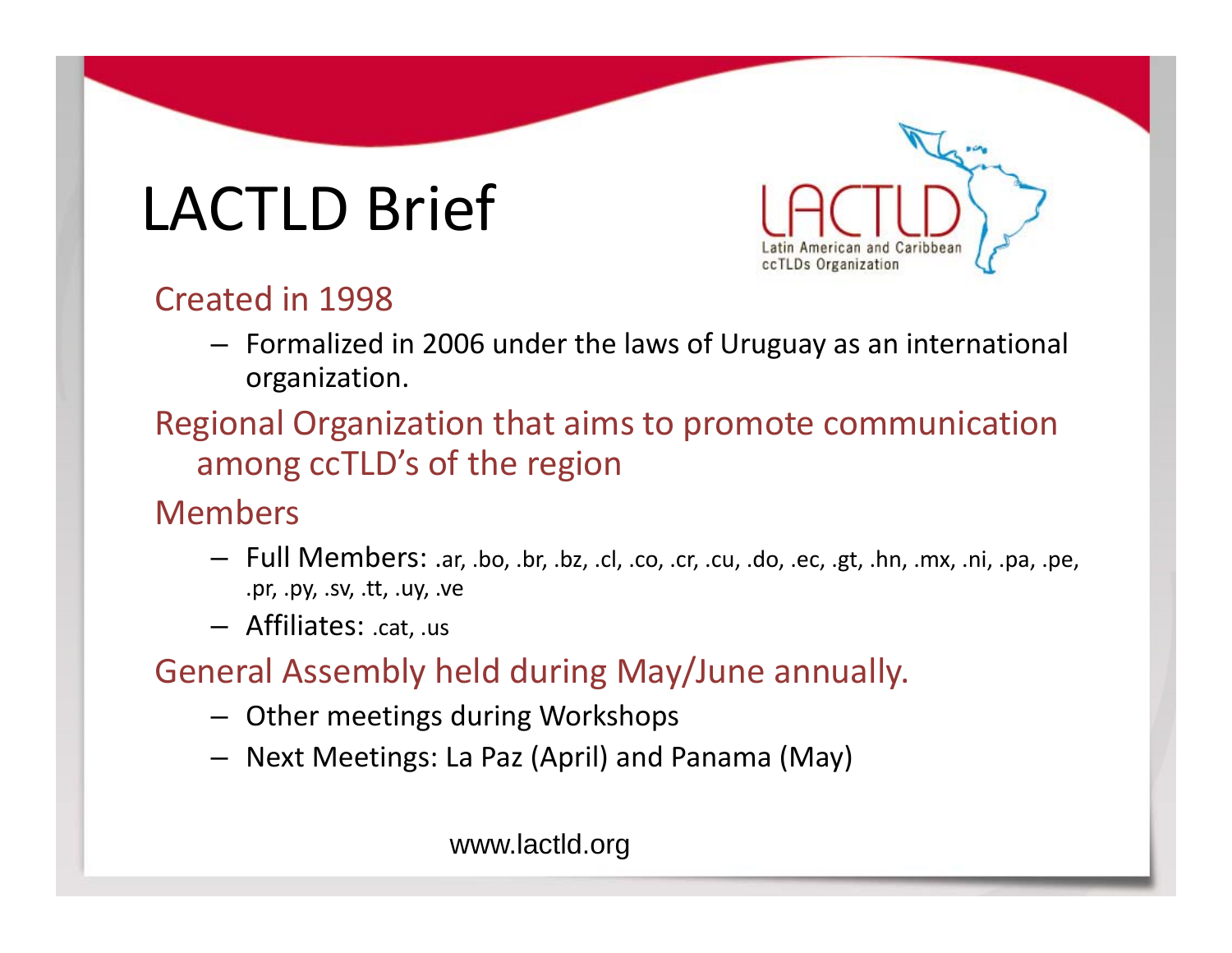#### Activities

#### Update since last ccNSO meeting in Cairo 2008.

- Change of Bylaws (Saturday 28 February 2009)
	- Accept Affiliates (TLDs with relation with the region)

ccTLDs Organization

- Surveys
	- Priorities for ccTLDs in LAC
	- Commercial Aspects
- Workshops
	- Commercial Aspects Lima, November 2008
		- Hosted by ccTLD .pe
	- ACRP ‐ Mexico, February 2009
		- $-$  With support of ICANN, in partner with ROs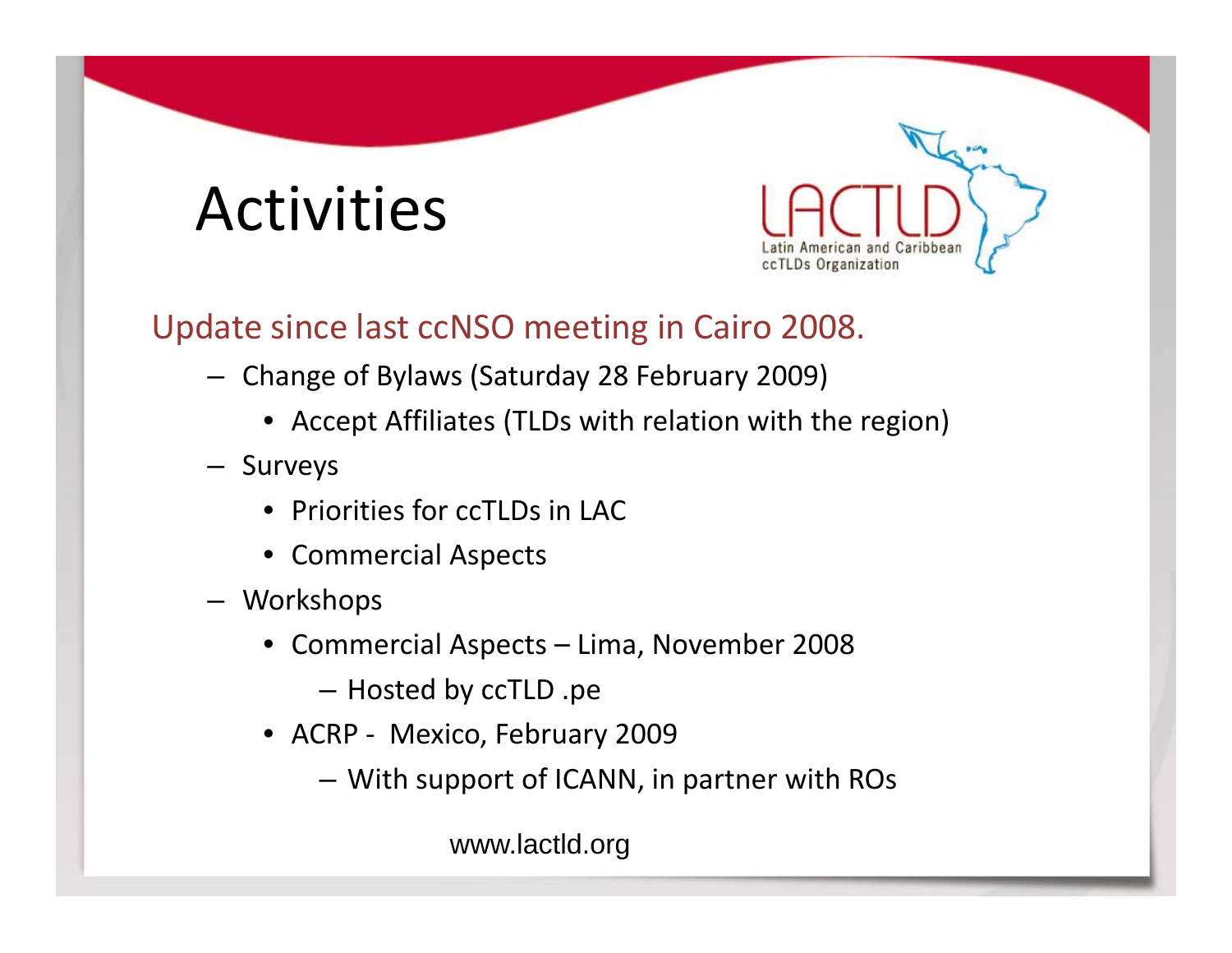#### Activities

#### Update since last ccNSO meeting in Cairo 2008.

Latin American and Caribbear

ccTLDs Organization

- LACTLD Newsletter
	- In the name of the domain
		- Weekly
		- ccTLDs in LAC news
- Increase relations with LACNIC
	- Priority: IPv6 in ccTLDs
- Presentation and Participation
	- IGF
- –Maps Project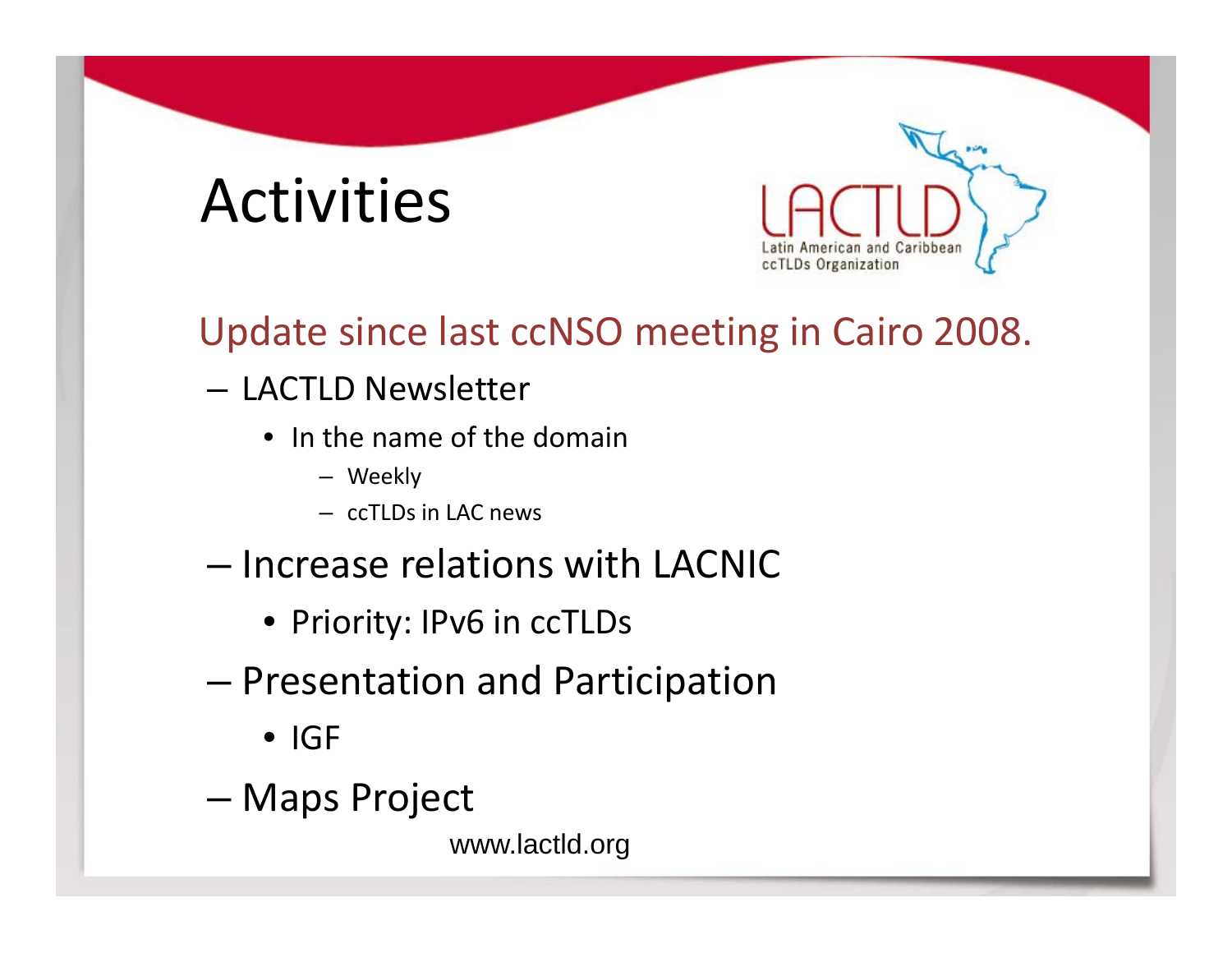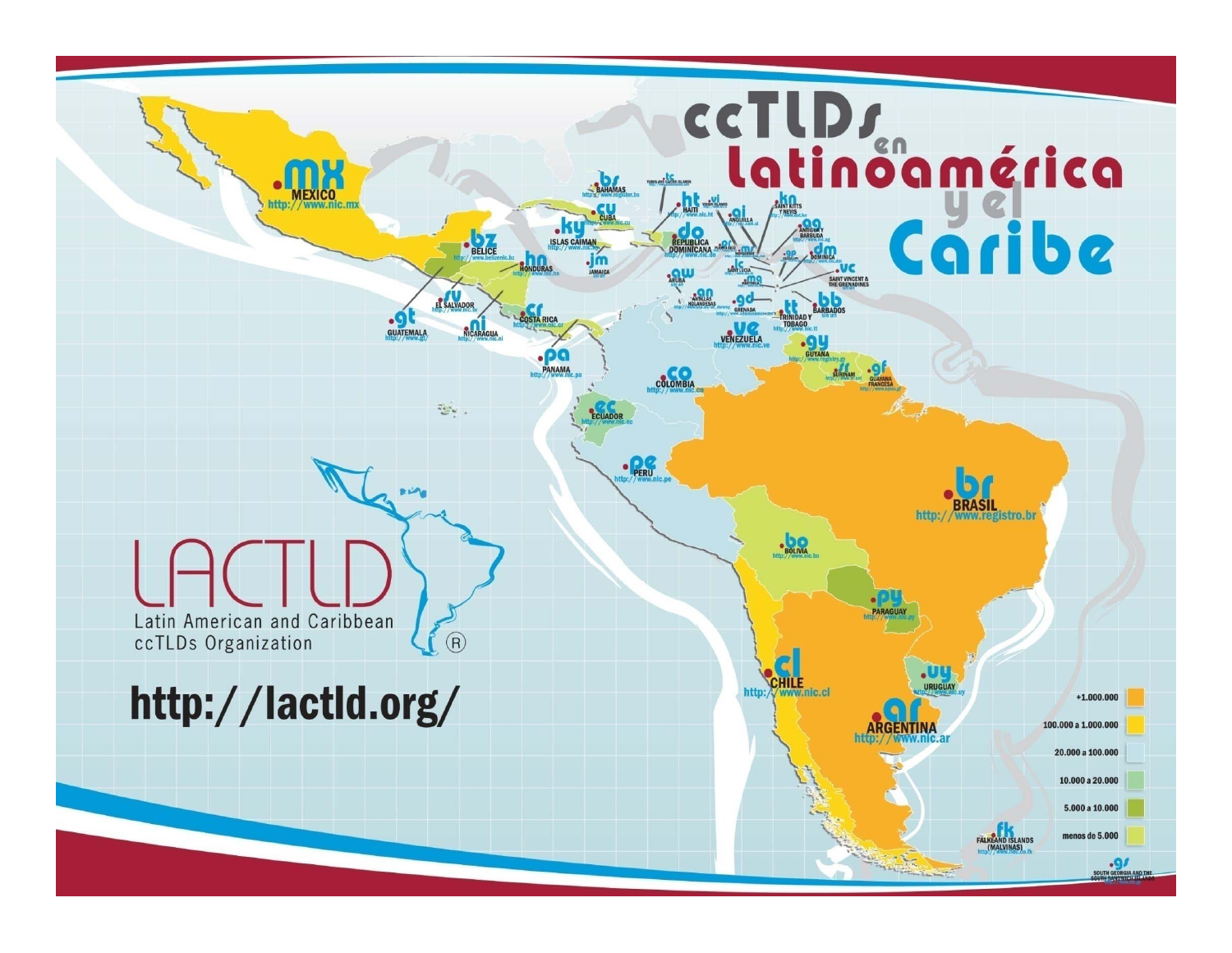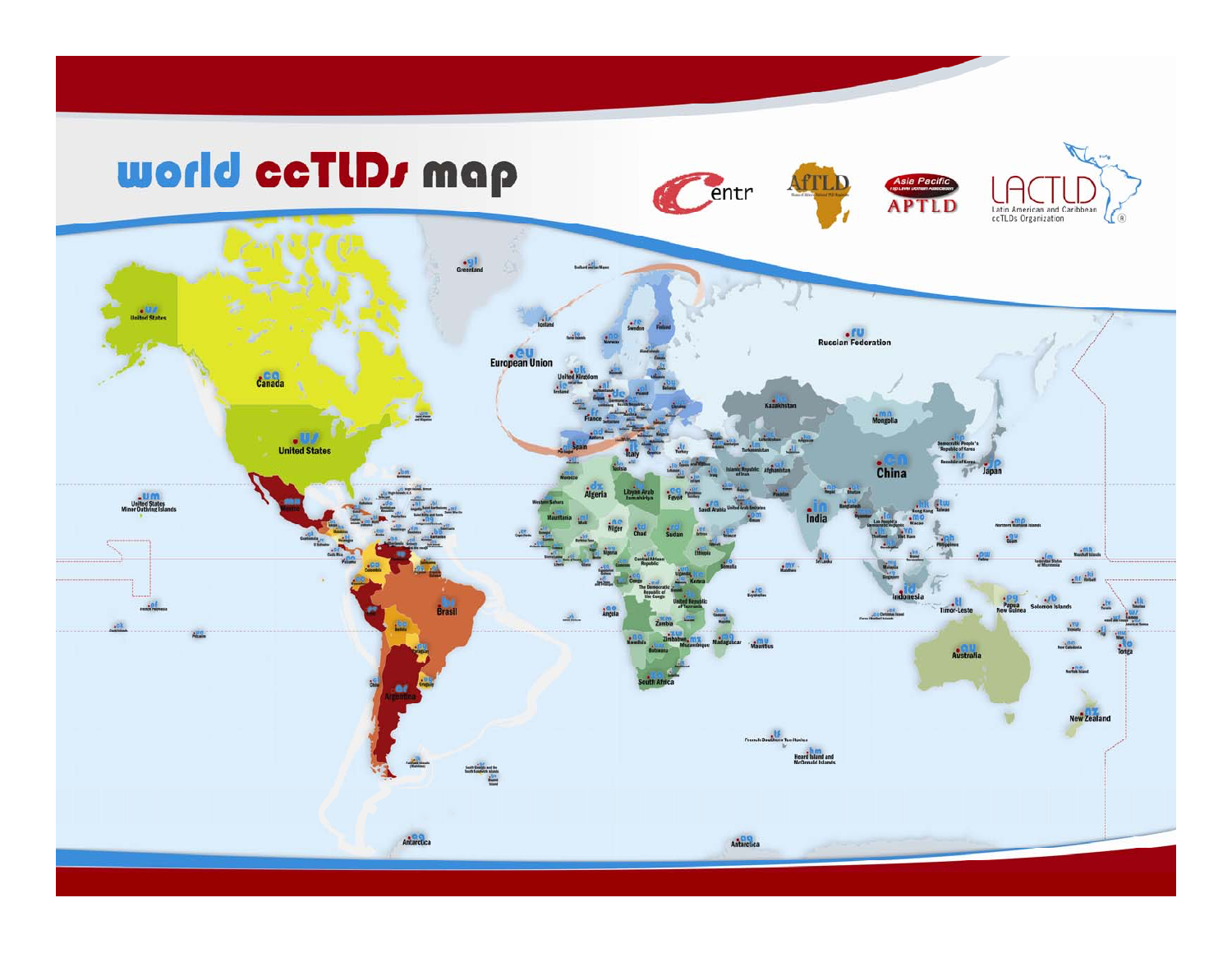## Upcoming

#### Planned activities for 2009.

- $-$  Five (more) Workshops
	- Legal Aspects (April)
		- Hosted by ccTLD .bo
	- Political Aspects (May)
		- Hosted by ccTLD .pa
	- Technical Aspects (September)
		- Hosted by ccTLD .cl
	- Caribbean Workshop (October)
	- Commercial Aspects (November)
		- Hosted by ccTLD .mx
- Fellowship Program for each Worksh  $-$  Fellowship Program for each Workshop

www.lactld.org

ccTLDs Organization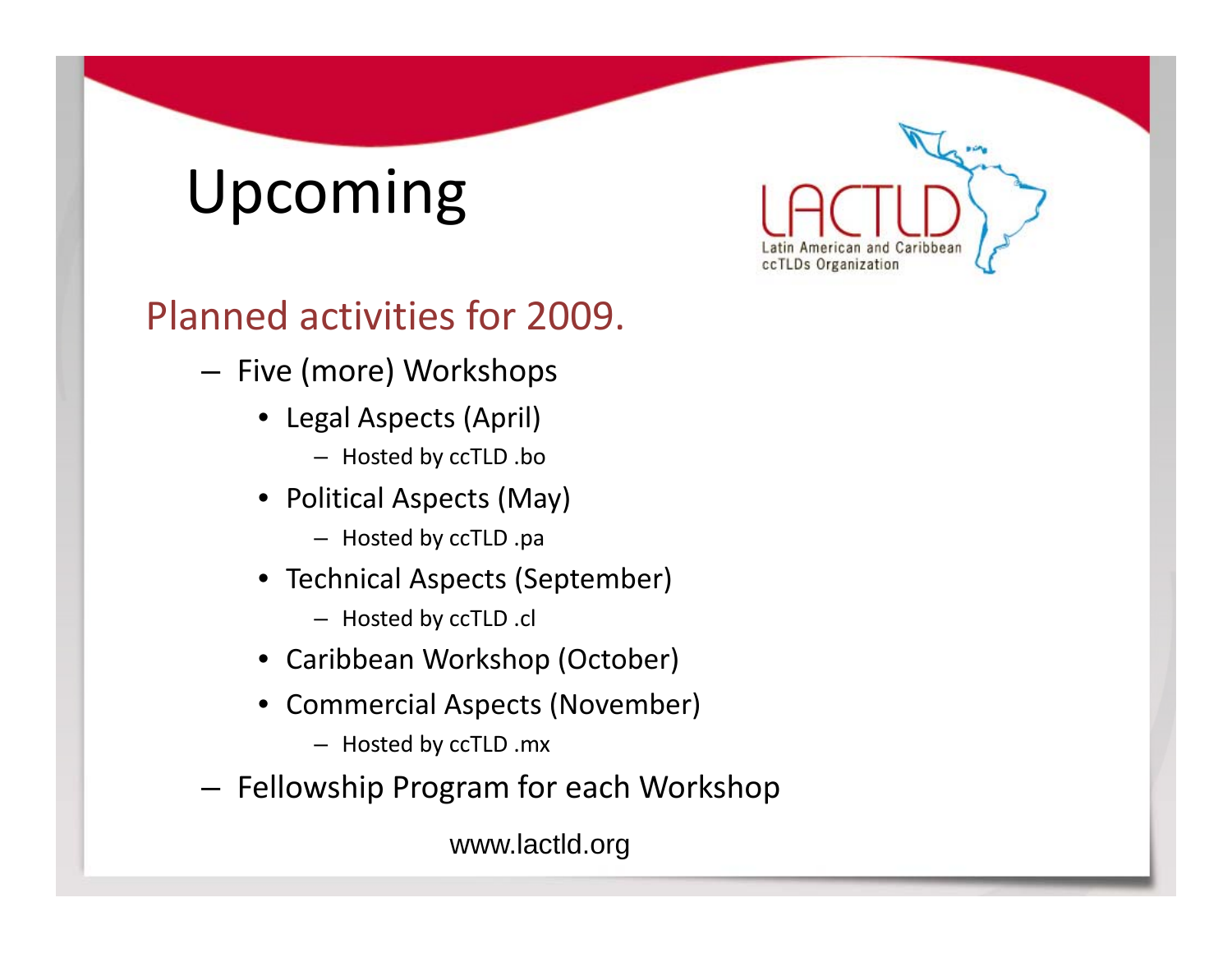### Upcoming

Planned activities for 2009.

- Report of Statistics of ccTLDs 2009 (monthly)
	- With LatinoamerICANN Project
- Handbooks Project
	- Reference Book in legal, political, technical and commercial issues.

Latin American and Caribbean<br>ccTLDs Organization